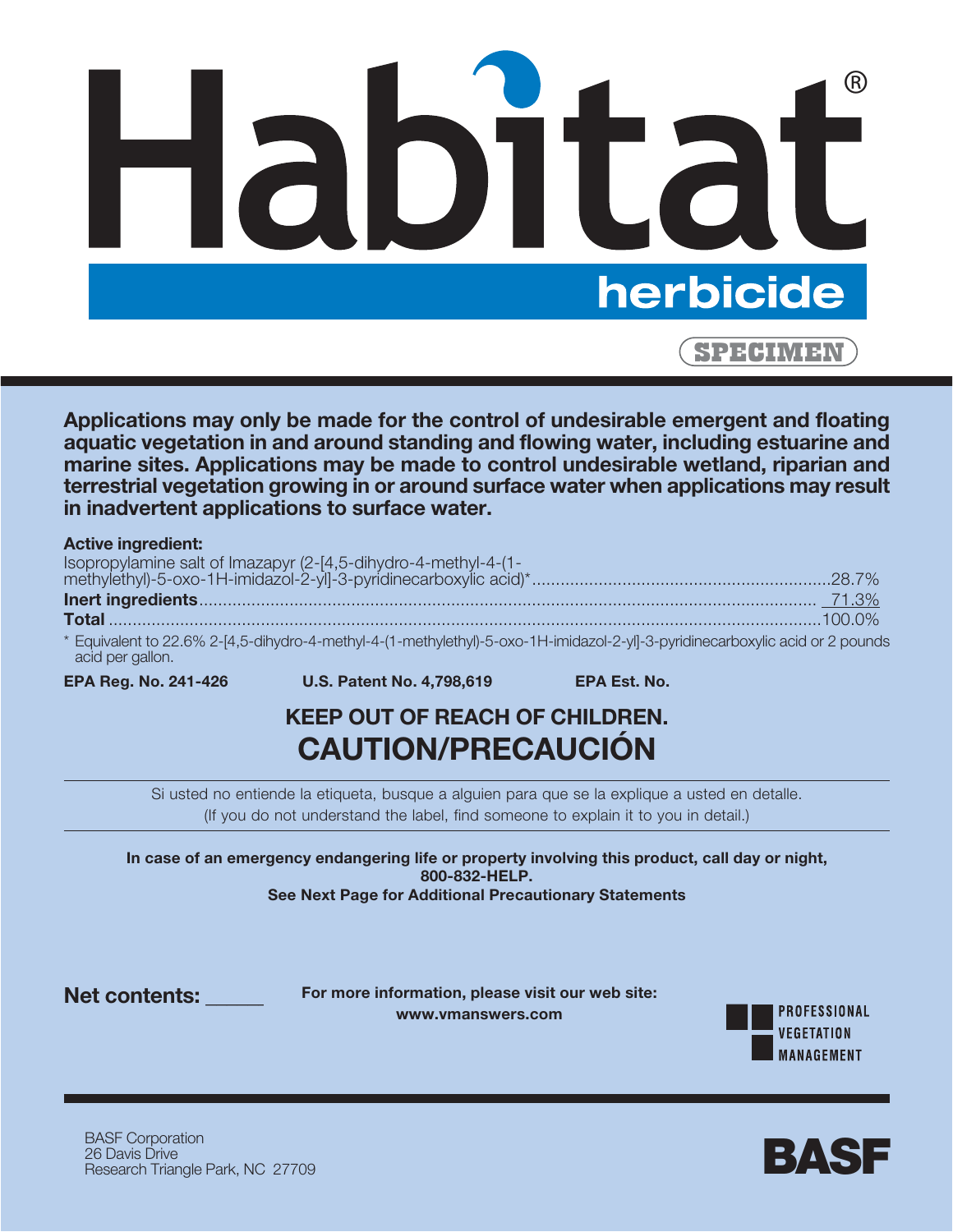| <b>FIRST AID</b>       |                                                                                                                                                                                                                                                    |  |  |
|------------------------|----------------------------------------------------------------------------------------------------------------------------------------------------------------------------------------------------------------------------------------------------|--|--|
| If on skin or clothing | Take off contaminated clothing.<br>$\bullet$<br>Rinse skin immediately with plenty of water for 15-20 minutes.<br>$\bullet$<br>Call a poison control center or doctor for treatment advice.<br>$\bullet$                                           |  |  |
| If in eyes             | Hold eye open and rinse slowly and gently with water for 15-20 minutes.<br>٠<br>Remove contact lenses, if present, after first 5 minutes, then continue rinsing eye.<br>Call a poison control center or doctor for treatment advice.<br>٠          |  |  |
| If inhaled             | Move person to fresh air.<br>٠<br>If person is not breathing, call 911 or an ambulance, then give artificial respiration, preferably mouth-to-<br>mouth, if possible.<br>Call a poison control center or doctor for further treatment advice.<br>٠ |  |  |
|                        | <b>HOT LINE NUMBER</b>                                                                                                                                                                                                                             |  |  |
|                        | Have the product container or label with you when calling a poison control center or doctor or going for treatment. You may also con-                                                                                                              |  |  |

## **PRECAUTIONARY STATEMENTS HAZARD TO HUMANS CAUTION!**

tact BASF Corporation for emergency medical treatment information: 1-800-832-HELP (4357).

Avoid contact with skin, eyes or clothing. Avoid breathing spray mist. Wash thoroughly with soap and water after handling. Remove contaminated clothing and wash before reuse.

## **PERSONAL PROTECTIVE EQUIPMENT (PPE):**

Some materials that are chemical-resistant to this product are listed below. If you want more options, follow the instructions for category A on an EPA chemical-resistant category selection chart.

Applicators and other handlers must wear:

- Long-sleeve shirt and long pants
- Chemical-resistant gloves, Category A
- shoes plus socks

Follow manufacturer's instructions for cleaning and maintaining PPE. If no such instructions are given for washables, use detergent and hot water. Keep and wash PPE separately from other laundry.

## **PHYSICAL AND CHEMICAL HAZARDS**

Spray solutions of **HABITAT® herbicide** should be mixed, stored and applied only in stainless steel, fiberglass, plastic and plastic-lined steel containers.

DO NOT mix, store or apply **HABITAT** or spray solutions of **HABITAT** in unlined steel (except stainless steel) containers or spray tanks.

## **ENVIRONMENTAL HAZARDS**

DO NOT apply to water except as specified in this label. Treatment of aquatic weeds may result in oxygen depletion or loss due to decomposition of dead plants. This oxygen loss may cause the suffocation of some aquatic organisms. Do not treat more than one half of the surface area of the water in a single operation and wait at least 10 to 14 days between treatments. Begin treatment along the shore and proceed outward in bands to allow aquatic organisms to move into untreated areas. Do not contaminate water when disposing of equipment washwaters or rinsate.

This pesticide is toxic to vascular plants and should be used strictly in accordance with the drift precautions on the label.

## **DIRECTIONS FOR USE**

It is a violation of Federal law to use this product in a manner inconsistent with its labeling.

**HABITAT** should be used only in accordance with recommendations on the leaflet label attached to the container. Keep containers closed to avoid spills and contamination.

## **STORAGE AND DISPOSAL**

DO NOT contaminate water, food or feed by storage or disposal.

**PESTICIDE STORAGE:** DO NOT store below 10° F.

**PESTICIDE DISPOSAL:** Wastes resulting from the use of this product may be disposed of on site or at an approved waste disposal facility.

**CONTAINER DISPOSAL:** Triple rinse (or equivalent). Then offer for recycling or reconditioning, or puncture and dispose of in an approved sanitary landfill, or by incineration, or, if allowed by state and local authorities, by burning. If burned, stay out of smoke.

## **IMPORTANT**

**DO NOT** use on food crops. **DO NOT** apply this product within one-half mile upstream of an active potable water intake in flowing water (i.e., river, stream, etc.) or within one-half mile of an active potable water intake in a standing body of water, such as a lake, pond or reservoir. **DO NOT** apply to water used for irrigation except as described in APPLICATION TO WATERS USED FOR IRRIGATION section of this label. Keep from contact with fertilizers, insecticides, fungicides and seeds. **DO NOT** drain or flush equipment on or near desirable trees or other plants, or on areas where their roots may extend, or in locations where the treated soil may be washed or moved into contact with their roots. **DO NOT** use on lawns, walks, driveways, tennis courts, or similar areas. **DO NOT** side trim desirable vegetation with this product unless severe injury and plant death can be tolerated. Prevent drift of spray to desirable plants.

Clean application equipment after using this product by thoroughly flushing with water.

#### **GENERAL USE PRECAUTIONS AND RESTRICTIONS**

Applications may only be made for the control of undesirable emergent and floating aquatic vegetation in and around standing and flowing water, including estuarine and marine sites. Applications may be made to control undesirable wetland, riparian and terrestrial vegetation growing in or around surface water when applications may result in inadvertent applications to surface water.

Do not apply more than 6 pints of product (1.5 lbs. acid equivalent) per acre per year.

Aerial application is restricted to helicopter only.

Application of **HABITAT® herbicide** can only be made by federal or state agencies, such as Water Management District personnel, municipal officials and the U.S. Army Corps of Engineers, or those applicators who are licensed or certified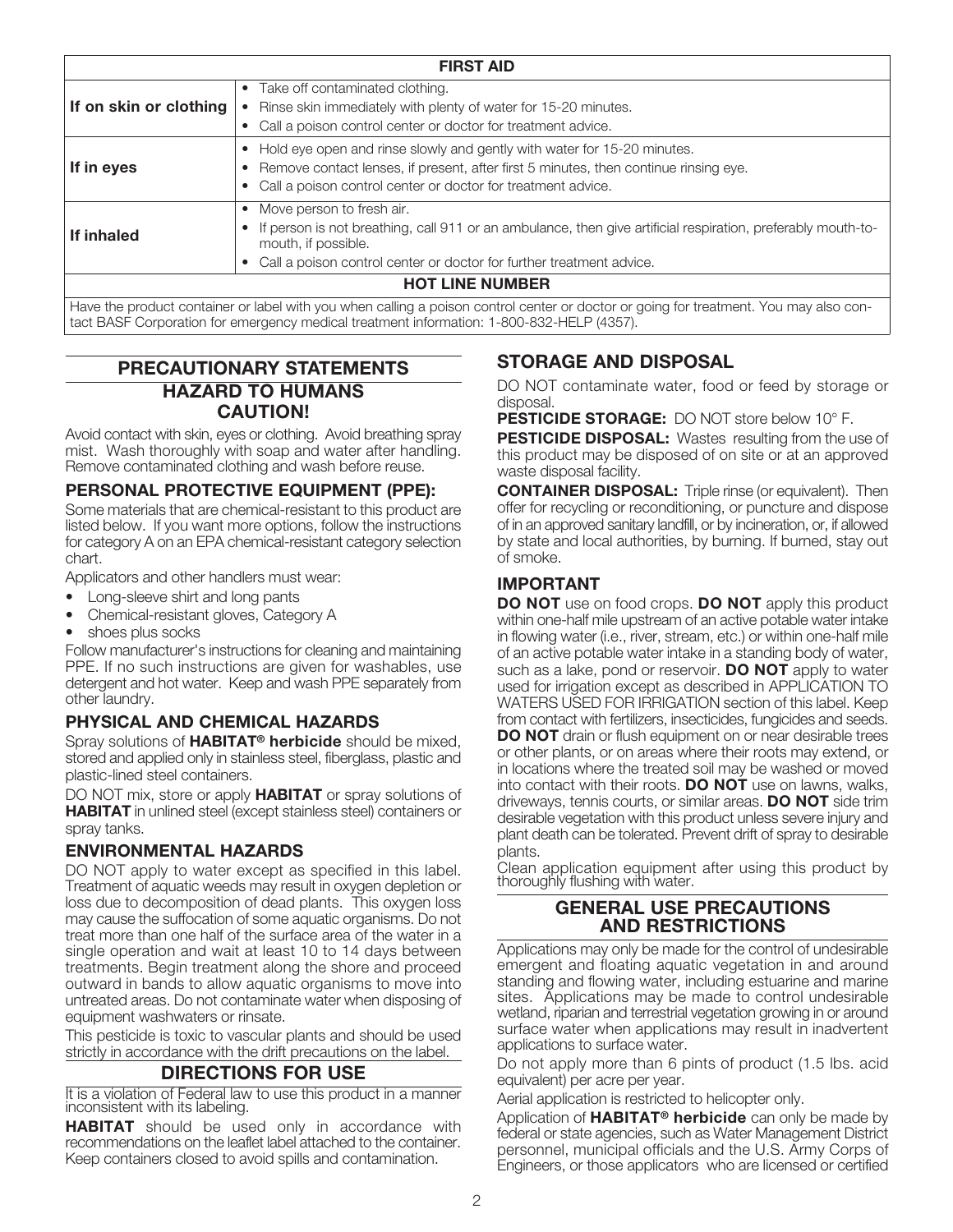as aquatic pest control applicators and are authorized by the state or local government.

Treatment to other than non-native invasive species is limited to only those plants that have been determined to be a nuisance by a federal or state government entity.

**Applications to private waters**: Applications may be made to private waters that are still, such as ponds, lakes and drainage ditches where there is minimal or no outflow to public waters.

**Application to public waters:** Applications may be made to public waters such as ponds, lakes, reservoirs, marshes, bayous, drainage ditches, canals, streams, rivers, and other slow-moving or quiescent bodies of water for control of aquatic weeds or for control of riparian and wetland weed species.

Consult local state fish and game agency and water control authorities before applying this product to public water. Permits may be required to treat such water.

**Recreational Use of Water in Treatment Area:** There are no restrictions on the use of water in the treatment area for recreational purposes, including swimming and fishing.

**Livestock Use of Water in/from Treatment Area:** There are no restrictions on livestock consumption of water from the treatment area.

**Precautions for Potable Water Intakes:** Do not apply **HABITAT** directly to water within one-half mile upstream of an active potable water intake in flowing water (i.e., river, stream, etc.) or within one-half mile of an active potable water intake in a standing body of water such as lake, pond or reservoir. To make aquatic applications around and within one-half mile of active potable water intakes, the water intake must be turned off during application and for a minimum of 48 hours after the application. These aquatic applications may be made only in the cases where there are alternative water sources or holding ponds, which would permit the turning off of an active potable water intake for a minimum period of 48 hours after the applications. Note: Existing potable water intakes which are no longer in use, such as those replaced by connections to wells or a municipal water system, are not considered to be active potable water intakes. This restriction does not apply to intermittent, inadvertent overspray of water in terrestrial use sites.

## **APPLICATION TO WATERS USED FOR IRRIGATION**

Water treated with **HABITAT** may not be used for irrigation purposes for 120 days after application or until **HABITAT** residue levels are determined by laboratory analysis, or other appropriate means of analysis, to be 1.0 ppb or less.

**Seasonal Irrigation Waters: HABITAT** may be applied during the off-season to surface waters that are used for irrigation on a seasonable basis, provided that there is a minimum of 120 days between **HABITAT** application and the first use of treated water for irrigation purposes or until **HABITAT** residue levels are determined by laboratory analysis, or other appropriate means of analysis, to be 1.0 ppb or less.

**Irrigation Canals/Ditches:** DO NOT apply **HABITAT** to irrigation canals/ditches unless the 120-day restriction on irrigation water usage can be observed or **HABITAT** residue levels are determined by laboratory analysis, or other appropriate means of analysis, to be 1.0 ppb or less. DO NOT apply **HABITAT** to dry irrigation canals/ditches.

**Quiescent or Slow Moving Waters:** In lakes and reservoirs DO NOT apply **HABITAT** within one (1) mile of an active irrigation water intake during the irrigation season. Applications less than one (1) mile from an inactive irrigation water intake may be made during the off-season, provided that the irrigation intake will remain inactive for a minimum 120 days after application or until **HABITAT** residue levels are determined by laboratory analysis, or other appropriate means of analysis, to be 1.0 ppb or less.

**Moving water:** DO NOT apply within one-half mile downstream of an active irrigation water intake. When making applications upstream from an active irrigation water intake, the intake must be turned off for a period of time sufficient to allow the upstream portion of treated water to completely flow past the irrigation intake before use can resume. Shut off time will be determined by the speed of water flow and the distance and length of water treated upstream from the intake. Consult local, state and/or federal authorities before making any applications upstream from an active irrigation water intake.

## **GENERAL INFORMATION**

**Use Sites: HABITAT® herbicide** is an aqueous solution to be mixed with water and a surfactant and applied as a spray solution to control floating and emergent undesirable vegetation (see **AQUATIC WEEDS CONTROLLED** section and the **ADDITIONAL WEEDS CONTROLLED BY HABITAT** section) in or near bodies of water which may be flowing, nonflowing, or transient. **HABITAT** may be applied to aquatic sites that include lakes, rivers, streams, ponds, seeps, drainage ditches, canals, reservoirs, swamps, bogs, marshes, estuaries, bays, brackish water, transitional areas between terrestrial and aquatic sites and seasonal wet areas. See **AQUATIC USE** section of this label for precautions, restrictions, and instructions on aquatic uses.

Read and observe the following directions if aquatic sites are present in terrestrial noncrop areas and are part of the intended treatment area:

**Herbicidal Activity: HABITAT® herbicide** will control most annual and perennial grasses and broadleaf weeds in addition to many brush and vine species with some residual control of undesirable species that germinate above the waterline. **HABITAT** is readily absorbed through emergent leaves and stems and is translocated rapidly throughout the plant, with accumulation in the meristematic regions. Treated plants stop growing soon after spray application. Chlorosis appears first in the newest leaves, and necrosis spreads from this point. In perennials, the herbicide is translocated into, and kills, underground or submerged storage organs, which prevents regrowth. Chlorosis and tissue necrosis may not be apparent in some plant species until two or more weeks after application. Complete kill of plants may not occur for several weeks. Applications of **HABITAT** are rainfast one hour after treatment. **HABITAT does not control plants which are completely**

**submerged or have a majority of their foliage under water.**

**Application Methods: HABITAT** must be applied to the emergent foliage of the target vegetation and has little to no activity on submerged aquatic vegetation. **HABITAT** concentrations resulting from direct application to water are not expected to be of sufficient concentration or duration to provide control of target vegetation. Application should be made in such a way as to maximize spray interception by the target vegetation while minimizing the amount of overspray that enters the water. For maximum activity, weeds should be growing vigorously at the time of application and the spray solution should include a surfactant (See **ADJUVANTS** section for specific recommendations). **HABITAT** may be selectively applied by using low-volume directed application techniques or may be broadcast-applied by using ground equipment, watercraft or by helicopter. In addition, **HABITAT** may also be used for cut stump, cut stem and frill and girdle treatments within aquatic sites (see **AERIAL APPLICATIONS** and **GROUND APPLICATIONS** sections for additional details).

**HABITAT** should be applied with surface or helicopter application equipment in a minimum of 5 gallons of water per acre. When applying by helicopter, follow directions under the **AERIAL APPLICATIONS** section of this label, otherwise refer to section on **GROUND APPLICATIONS** when using surface equipment.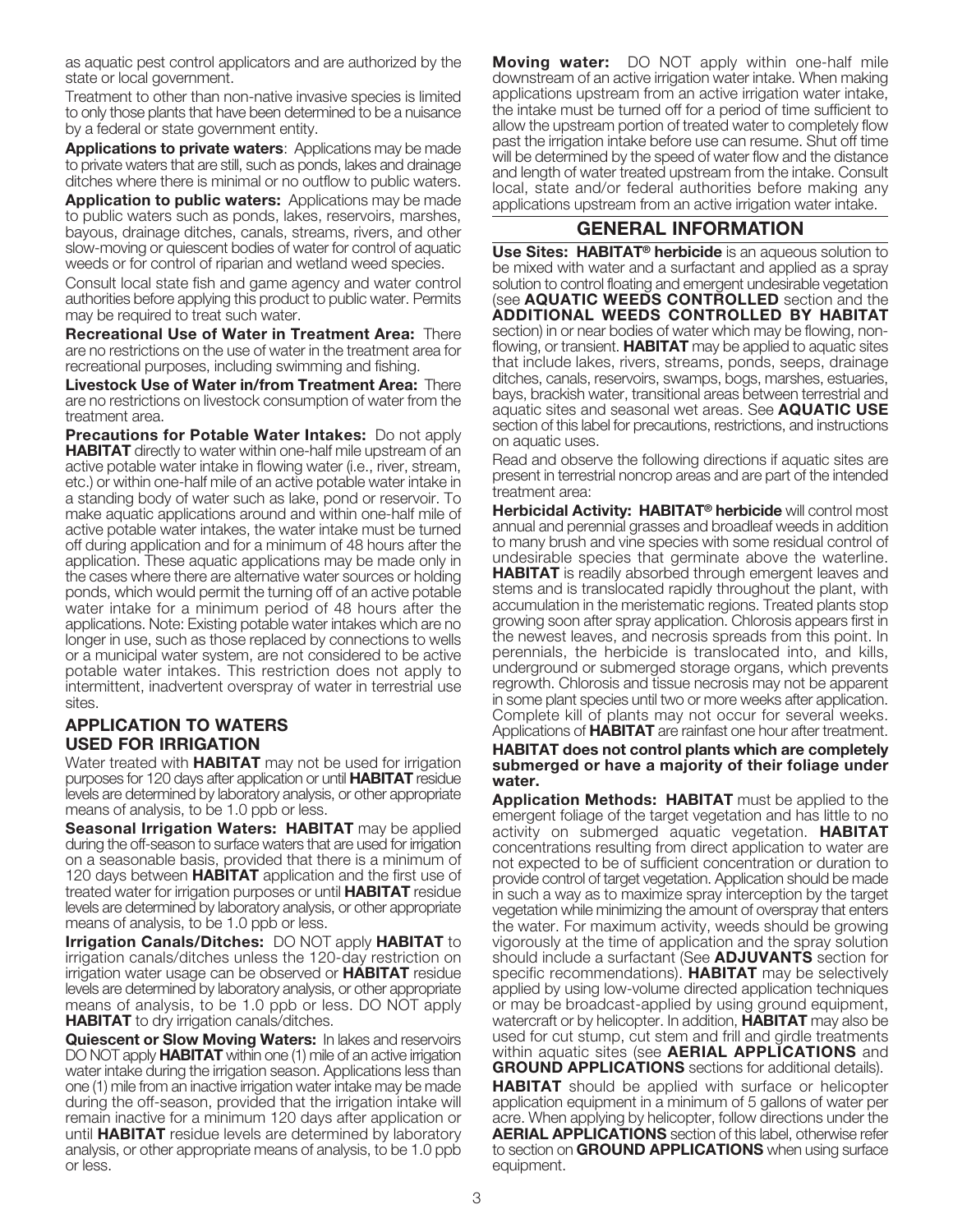Applications made to moving bodies of water should be made while traveling upstream to prevent concentration of this herbicide in water. DO NOT apply to bodies of water or portions of bodies of water where emergent and/or floating weeds do not exist.

When application is to be made to target vegetation that covers a large percentage of the surface area of impounded water, treating the area in strips may avoid oxygen depletion due to decaying vegetation. Oxygen depletion may result in the suffication of some sensitive aquatic organisms. Do not treat more than one half of the surface area of the water in a single operation and wait at least 10 to 14 days between treatments. Begin treatment along the shore and proceed outward in bands to allow aquatic organisms to move into untreated areas.

Avoid wash-off of sprayed foliage by spray boat or recreational boat backwash for one hour after application.

Apply **HABITAT** at 2 to 6 pints per acre depending on species present and weed density. DO NOT exceed the maximum label rate of 6 pints per acre (1.5 lb ai/A) per year. Use the higher labeled rates for heavy weed pressure. Consult the **AQUATIC WEEDS CONTROLLED** section and the **ADDITIONAL WEEDS CONTROLLED BY HABITAT HERBICIDE** section of this label for specific rates.

**HABITAT® herbicide** may be applied as a draw down treatment in areas described above. Apply **HABITAT** to weeds after water has been drained and allow 14 days before reintroduction of water.

## **PRECAUTIONS FOR AVOIDING INJURY TO NON-TARGET PLANTS**

Untreated desirable plants can be affected by root uptake of **HABITAT** from treated soil. Injury or loss of desirable plants may result if **HABITAT** is applied on or near desirable plants, on areas where their roots extend, or in locations where the treated soil may be washed or moved into contact with their roots. When making applications along shorelines where desirable plants may be present, caution should be exercised to avoid spray contact with their foliage or spray application to the soil in which they are rooted. Shoreline plants that have roots that extend into the water in an area where **HABITAT** has been applied generally will not be adversely affected by uptake of the herbicide from the water.

If treated vegetation is to be removed from the application site, DO NOT use the vegetative matter as mulch or compost on or around desirable species.

## **MANAGING OFF-TARGET MOVEMENT**

**Spray Drift:** Avoiding spray drift at the application site is the responsibility of the applicator. The interaction of many equipment-and-weather-related factors determines the potential for spray drift. The applicator and the entity authorizing spraying are responsible for considering all these factors when making decisions.

Spray drift from applying this product may result in damage to sensitive plants adjacent to the treatment area. Only apply this product when the potential for drift to these and other adjacent sensitive areas (e.g. residential areas, bodies of water, known habitat for threatened or endangered species, or non-target crops) is minimal. Do not apply when the following conditions exist that increase the likelihood of spray drift from intended targets: high or gusty winds, high temperatures, low humidity, temperature inversions.

To minimize spray drift, the applicator should be familiar with and take into account the following drift reduction advisory information. Additional information may be available from state enforcement agencies or the Cooperative Extension on the application of this product.

The best drift management strategy and most effective way to reduce drift potential are to apply large droplets that provide sufficient coverage and control. Applying larger droplets reduces drift potential, but will not prevent drift if applications are made improperly, or under unfavorable environmental conditions (see<br> **WIND, TEMPERATURE AND HUMIDITY**, and **TEMPERATURE AND HUMIDITY, and TEMPERATURE INVERSIONS**).

#### **CONTROLLING DROPLET SIZE**

- Volume Use high flow rate nozzles to apply the highest practical spray volume. Nozzles with higher rated flows produce larger droplets.
- Pressure Do not exceed the nozzle manufacturer's recommended pressures. For many nozzle types, lower pressure produces larger droplets. When higher flow rates are needed, use higher flow rate nozzles instead of increasing pressure.
- Number of Nozzles Use the minimum number of nozzles that provide uniform coverage.
- Nozzle Orientation Orienting nozzles so that the spray is released parallel to the airstream produces larger droplets than other orientations and is recommended practice. Significant deflection from the horizontal will reduce droplet size and increase drift potential.
- Nozzle Type Use a nozzle type that is designed for the intended application. With most nozzle types, narrower spray angles produce larger droplets. Consider using lowdrift nozzles. Solid stream nozzles oriented straight back produce the largest droplets and the lowest drift. Do not use nozzles producing a mist droplet spray.

### **APPLICATION HEIGHT**

Making applications at the lowest possible height (helicopter, ground driven spray boom) that is safe and practical reduces exposure of droplets to evaporation and wind.

### **SWATH ADJUSTMENT**

When applications are made with a crosswind, the swath will be displaced downwind. Therefore, on the up and downwind edges of the treatment area, the applicator must compensate for this displacement by adjusting the path of the application equipment (e.g. aircraft, ground) upwind. Swath adjustment distance should increase with increasing drift potential (higher wind, smaller droplets, etc.).

#### **WIND**

Drift potential is lowest between wind speeds of 3-10 mph. However, many factors, including droplet size and equipment type, determine drift potential at any given speed. Application should be avoided below 3 mph due to variable wind direction and high inversion potential. NOTE: Local terrain can influence wind patterns. Every applicator should be familiar with local wind patterns and how they affect spray drift.

## **TEMPERATURE AND HUMIDITY**

When making applications in low relative humidity, set up equipment to produce larger droplets to compensate for evaporation. Droplet evaporation is most severe when conditions are both hot and dry.

## **TEMPERATURE INVERSIONS**

Drift potential is high during a temperature inversion. Temperature inversions restrict vertical air mixing, which causes small suspended droplets to remain in a concentrated cloud, which can move in unpredictable directions due to the light variable winds common during inversions. Temperature inversions are characterized by increasing temperatures with altitude and are common on nights with limited cloud cover and light to no wind. They begin to form as the sun sets and often continue into the morning. Their presence can be indicated by ground fog; however, if fog is not present, inversions can also be identified by the movement of smoke from a ground source or an aircraft smoke generator. Smoke that layers and moves laterally in a concentrated cloud (under low wind conditions) indicates an inversion, while smoke that moves upward and rapidly dissipates indicates good vertical air mixing.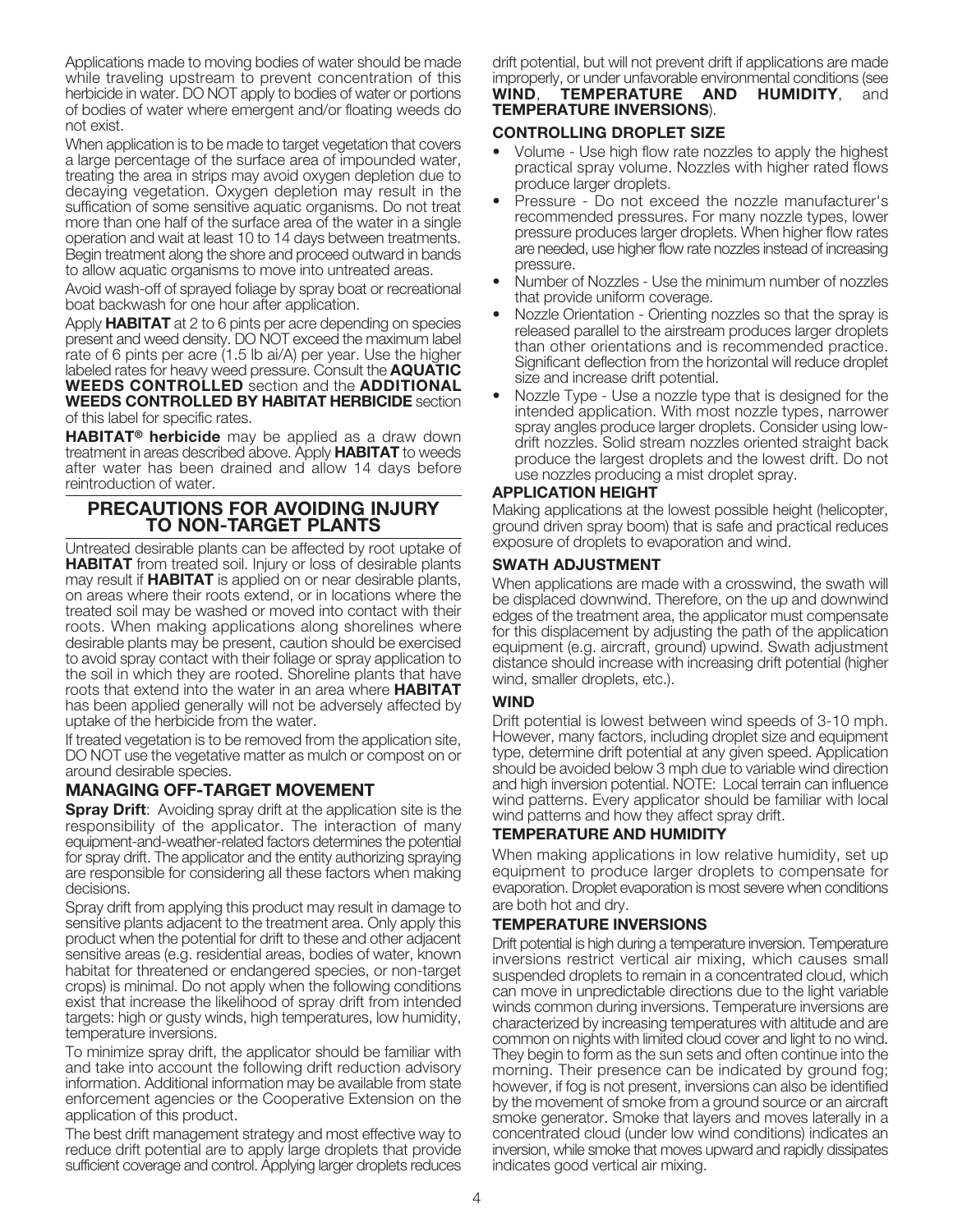#### **WIND EROSION**

Avoid treating powdery dry or light sandy soils when conditions are favorable for wind erosion. Under these conditions, the soil surface should first be settled by rainfall or irrigation.

### **AERIAL APPLICATION METHODS AND EQUIPMENT HELICOPTERS ONLY**

**Water Volume:** Use 2 or more gallons of water per acre. The actual minimum spray volume per acre is determined by the spray equipment used. Use adequate spray volume to provide accurate and uniform distribution of spray particles over the treated area and to avoid spray drift.

**Managing spray drift from aerial applications:** Applicators must follow these requirements to avoid off-target drift movement: 1) boom length - the distance of the outermost nozzles on the boom must not exceed ¾ the length of the rotor, 2) nozzle orientation - nozzles must always point backward parallel with the air stream and never be pointed downwards more than 45 degrees, and 3) application height - without compromising helicopter safety, applications should made at a height of 10 feet or less above the crop canopy or tallest plants. Applicators must follow the most restrictive use cautions to avoid drift hazards, including those found in this labeling as well as applicable state and local regulations and ordinances.

## **GROUND APPLICATION (BROADCAST)**

**Water Volume:** Use 5 or more gallons of water per acre. The actual minimum spray volume per acre is determined by the spray equipment used. Use adequate spray volume to provide accurate and uniform distribution of spray particles over the treated area and to avoid spray drift.

### **ADJUVANTS**

Postemergence applications of **HABITAT® herbicide** require the addition of a spray adjuvant. Only spray adjuvants that are approved or appropriate for aquatic use should be utilized.

**Nonionic Surfactants:** Use a nonionic surfactant at the rate 0.25% v/v or higher (see manufacturer's label) of the spray solution (0.25% v/v is equivalent to 1 quart in 100 gallons). For best results, select a nonionic surfactant with a HLB (hydrophilic to lipophilic balance) ratio between 12 and 17 with at least 70% surfactant in the formulated product (alcohols, fatty acids, oils, ethylene glycol or diethylene glycol should not be considered as surfactants to meet the above requirements).

**Methylated Seed Oils or Vegetable Oil Concentrates:** Instead of a surfactant, a methylated seed oil or vegetablebased seed oil concentrate may be used at the rate of 1.5 to 2 pints per acre. When using spray volumes greater than 30 gallons per acre, methylated seed oil or vegetable based seed oil concentrates should be mixed at a rate of 1% of the total spray volume, or alternatively use a nonionic surfactant as described above. Research indicates that these oils may aid in **HABITAT** deposition and uptake by plants under moisture or temperature stress.

**Silicone Based Surfactants:** See manufacturer's label for specific rate recommendations. Silicone-based surfactants may reduce the surface tension of the spray droplet, allowing greater spreading on the leaf surface as compared to conventional nonionic surfactants. However, some siliconebased surfactants may dry too quickly, limiting herbicide uptake.

**Invert emulsions: HABITAT** can be applied as an invert emulsion. The spray solution results in an invert (water-in-oil) spray emulsion designed to minimize spray drift and spray runoff, resulting in more herbicide on the target foliage. The spray emulsion may be formed in a single tank (batch mixing) or injected (in-line mixing). Consult the invert chemical label for proper mixing directions.

**Other:** An antifoaming agent, spray pattern indicator or drift reducing agent may be applied at the product labeled rate if necessary or desired.

## **TANK MIXES**

**HABITAT** may be tank-mixed with other aquatic use herbicides for the control of emergent and floating aquatic vegetation. Consult manufacturer's labels for specific rates and weeds controlled. Always follow the more restrictive label when making an application involving tank-mixes.

## **AERIAL APPLICATIONS**

All precautions should be taken to minimize or eliminate spray drift. Helicopters can be used to apply **HABITAT**; however, DO NOT make applications by helicopter unless appropriate buffer zones can be maintained to prevent spray drift out of the target area, or when spray drift as a result of helicopter application can be tolerated. Aerial equipment designed to minimize spray drift, such as a helicopter equipped with a Microfoil™ boom, Thru-Valve™ boom or raindrop nozzles, must be used and calibrated. Except when applying with a Microfoil boom, a drift control agent may be added at the recommended label rate. To avoid drift, applications should not be made during inversion conditions, when winds are gusty, or any other conditions which allow drift. Side trimming is not recommended with **HABITAT** unless death of treated tree can be tolerated.

Uniformly apply the recommended amount of **HABITAT** in 5 to 30 gallons of water per acre; include in the spray solution a nonionic surfactant or methylated seed oil or manufacturer's label rate of a silicone-based surfactant (See the **Adjuvants** section of this label for specific recommendations). A foam reducing agent may be added at the recommended label rate, if needed.

**IMPORTANT:** Thoroughly clean application equipment, including landing gear, immediately after use of this product. Prolonged exposure of this product to uncoated steel (except stainless steel) surfaces may result in corrosion and failure of the exposed part. The maintenance of an organic coating (paint) may prevent corrosion.

### **GROUND APPLICATIONS FOLIAR APPLICATIONS**

#### **Low Volume Foliar:**

Use equipment calibrated to deliver 5 to 20 gallons of spray solution per acre. To prepare the spray solution, thoroughly mix in water 0.5 to 5% **HABITAT** plus surfactant (see the **ADJUVANTS** section of this label for specific recommendations). A foam reducing agent may be applied at the recommended label rate, if needed. For control of difficult species (see **AQUATIC WEEDS CONTROLLED** section and the **ADDITIONAL WEEDS CONTROLLED BY HABITAT** section for relative susceptibility of weed species), use the higher concentrations of herbicide and/or spray volumes but do not apply more than 6 pints of **HABITAT** per acre. Excessive wetting of foliage is not recommended. See the **MIXING GUIDE** below for some suggested volumes of **HABITAT** and water.

For low volume, select proper nozzles to avoid over-application. Proper application is critical to ensure desirable results. Best results are achieved when the spray covers the crown and approximately 70 percent of the plant. The use of an even flat fan tip with a spray angle of 40 degrees or less will aid in proper deposition.

Recommended tip sizes include 4004E, or 1504E. For a straight stream and cone pattern, adjustable cone nozzles such as 5500 X3 or 5500 X4 may be used. Attaching a rollover valve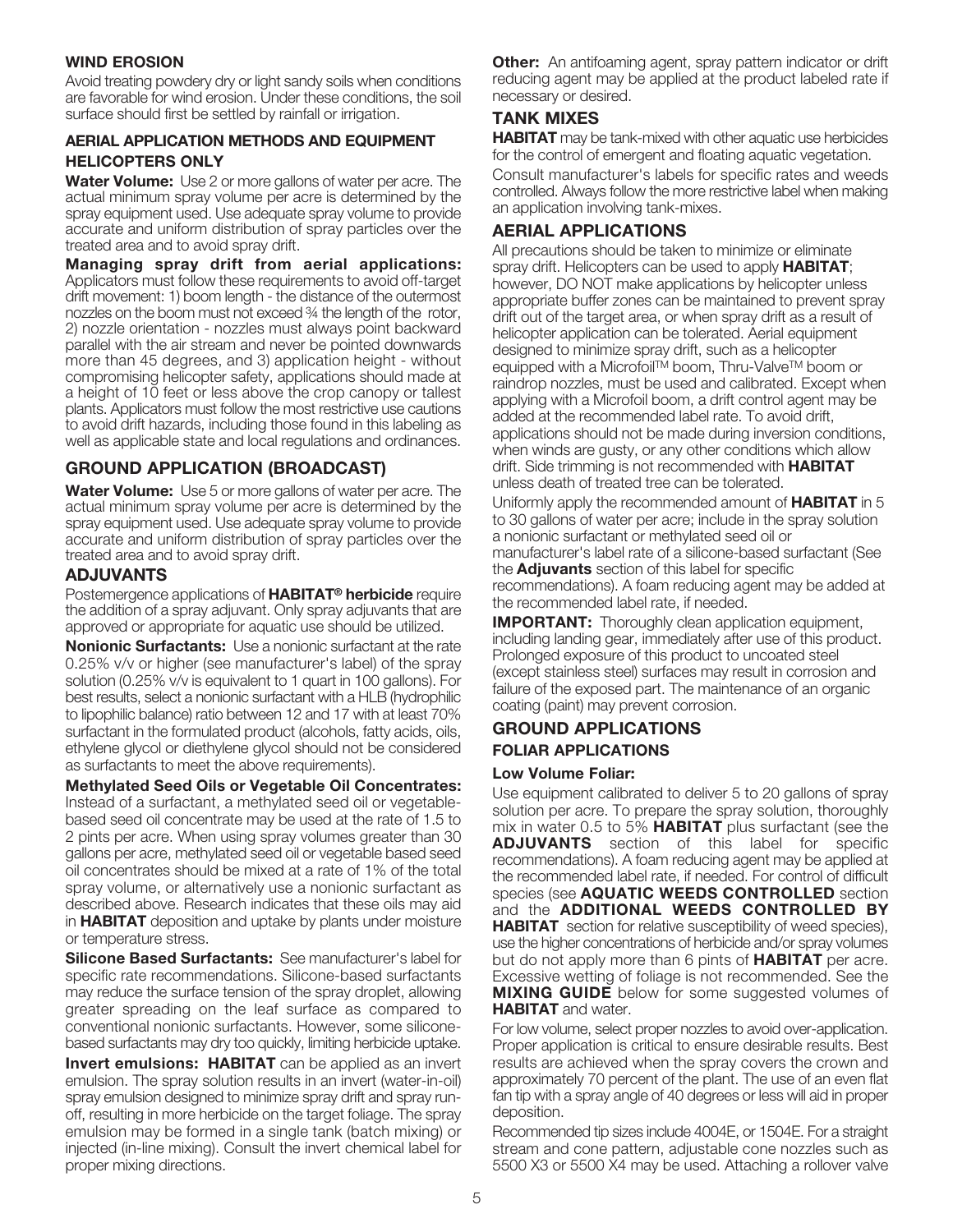onto a Spraying Systems Model 30 gunjet or other similar spray guns allows for the use of both a flat fan and cone tips on the same gun.

Moisten, but do not drench target vegetation causing spray solution to run off.

#### **Low Volume Foliar with Backpacks:**

For low-growing species, spray down on the crown, covering crown and penetrating approximately 70% of the plant.

For target species 4 to 8 feet tall, swipe the sides of target vegetation by directing spray to at least two sides of the plant in smooth vertical motions from the crown to the bottom. Make sure to cover the crown whenever possible.

For target species over 8 feet tall, lace sides of the target vegetation by directing spray to at least two sides of the target in smooth zigzag motions from crown to bottom.

#### **Low Volume Foliar with Hydraulic Handgun Application Equipment:**

Use same technique as described above for **Low Volume with Backpacks**.

For broadcast applications, simulate a gentle rain near the top of target vegetation, allowing spray to contact the crown and penetrate the target foliage without falling to the understory. Herbicide spray solution which contacts the understory may result in severe injury or death of plants in the understory.

#### **SPRAY SOLUTION MIXING GUIDE FOR LOW-VOLUME FOLIAR APPLICATIONS**

| <b>AMOUNT OF</b><br><b>SPRAY</b><br><b>SOLUTION</b><br><b>BEING</b><br><b>PREPARED</b> |      |       | (fluid volume) | <b>DESIRED CONCENTRATION</b> |    |
|----------------------------------------------------------------------------------------|------|-------|----------------|------------------------------|----|
|                                                                                        | 0.5% | 0.75% | $1\%$          | 1.5%                         | 5% |

| (amount of <b>HABITAT</b> to use) |                   |         |         |          |            |
|-----------------------------------|-------------------|---------|---------|----------|------------|
| 1 gallon                          | $0.6 \text{ oz.}$ | 0.9 oz. | 1.3 oz. | 1.9 oz.  | 6.5 oz.    |
| 3 gallons                         | 1.9 oz.           | 2.8 oz. | 3.8 oz. | 5.8 oz.  | $1.2$ pint |
| 4 gallons                         | $2.5$ oz.         | 3.8 oz. | 5.1 oz. | 7.7 oz.  | $1.6$ pint |
| 5 gallons                         | $3.2 \text{ oz.}$ | 4.8 oz. | 6.5 oz. | 9.6 oz.  | 2 pints    |
| 50 gallons                        | 2 pints           | 3 pints | 4 pints | 6 pints  | 10 quarts  |
| 100 gallons                       | 4 pints           | 6 pints | 8 pints | 6 quarts | 5 gallons  |
| 2 tablespoons $= 1$ fluid ounce   |                   |         |         |          |            |

#### **High Volume Foliar:**

For optimum performance when spraying medium to highdensity vegetation, use equipment calibrated to deliver up to 100 gallons of spray solution per acre (GPA). Spray solutions exceeding 100 GPA may result in excessive spray run-off, causing increased ground cover injury, and injury to desirable species. To prepare the spray solution, thoroughly mix **HABITAT® herbicide** in water and add a surfactant (see **ADJUVANT** section for specific recommendations and rates of surfactants). A foam-reducing agent may be added at the recommended label rate, if needed. For control of difficult species (see **AQUATIC WEEDS CONTROLLED** section and the **ADDITIONAL WEEDS CONTROLLED BY HABITAT** section for relative susceptibility of weed species), use the higher concentrations of herbicide and/or spray volumes, but do not apply more than 6 pints of **HABITAT** per acre. Uniformly cover

the foliage of the vegetation to be controlled but do not apply to run-off. Excessive wetting of foliage is not recommended.

#### **Side Trimming:**

DO NOT side trim with **HABITAT** unless severe injury or death of the treated tree can be tolerated. **HABITAT** is readily translocated and can result in death of the entire tree.

## **CUT SURFACE TREATMENTS**

**HABITAT** may be used to control undesirable woody vegetation by applying the **HABITAT** solution to the cambium area of freshly cut stump surfaces or to fresh cuts on the stem of the target woody vegetation. Applications can be made at any time of the year except during periods of heavy sap flow in the spring. Do not overapply solution causing run-off from the cut surface. Injury may occur to desirable woody plants if the shoots extend from the same root system or their root systems are grafted to those of the treated tree.

#### **CUT SURFACE APPLICATIONS WITH DILUTE AND CONCENTRATE SOLUTIONS:**

**HABITAT** may be mixed as either a concentrated or dilute solution. The dilute solution may be used for applications to the cut surface of the stump or to cuts on the stem of the target woody vegetation. Concentrated solutions may be used for applications to cuts on the stem. Use of the concentrated solution permits application to fewer cuts on the stem, especially for large diameter trees. Follow the application instructions to determine proper application techniques for each type of solution.

- To prepare a dilute solution, mix 8 to 12 fluid ounces of **HABITAT** with one gallon of water. The use of a surfactant or penetrating agent may improve uptake through partially callused cambiums.
- To prepare a concentrated solution, mix 2 quarts of **HABITAT** with no more than 1 quart of water.

#### **Cut stump treatments:**

• Dilute Solution- spray or brush the solution onto the cambium area of the freshly cut stump surface. Insure that the solution thoroughly wets the entire cambium area (the wood next to the bark of the stump).

#### **Cut stem (injection, hack & squirt) treatments:**

- Dilute Solutions- Using standard injection equipment, apply 1 milliliter of solution at each injection site around the tree with no more than one-inch intervals between cut edges. Insure that the injector completely penetrates the bark at each injection site.
- Concentrate Solutions- Using standard injection equipment, apply 1 milliliter of solution at each injection site. Make at least one injection cut for every 3 inches of Diameter at Breast Height (DBH) on the target tree. For example, a 3 inch DBH tree will receive 1 injection cut and a 6-inch DBH tree will receive 2 injection cuts. On trees requiring more than one injection site place the injection cuts at approximately equal intervals around the tree.

#### **Frill or girdle treatments:**

• Using a hatchet, machete, or chainsaw, make cuts through the bark and completely around the tree to expose the cambium. The cut should angle downward extending into the cambium enough to expose at least two growth rings. Using a spray applicator or brush, apply a 25% to 100% solution of **HABITAT** into each cut until thoroughly wet. Avoid applying so much herbicide that runoff to the ground or water occurs.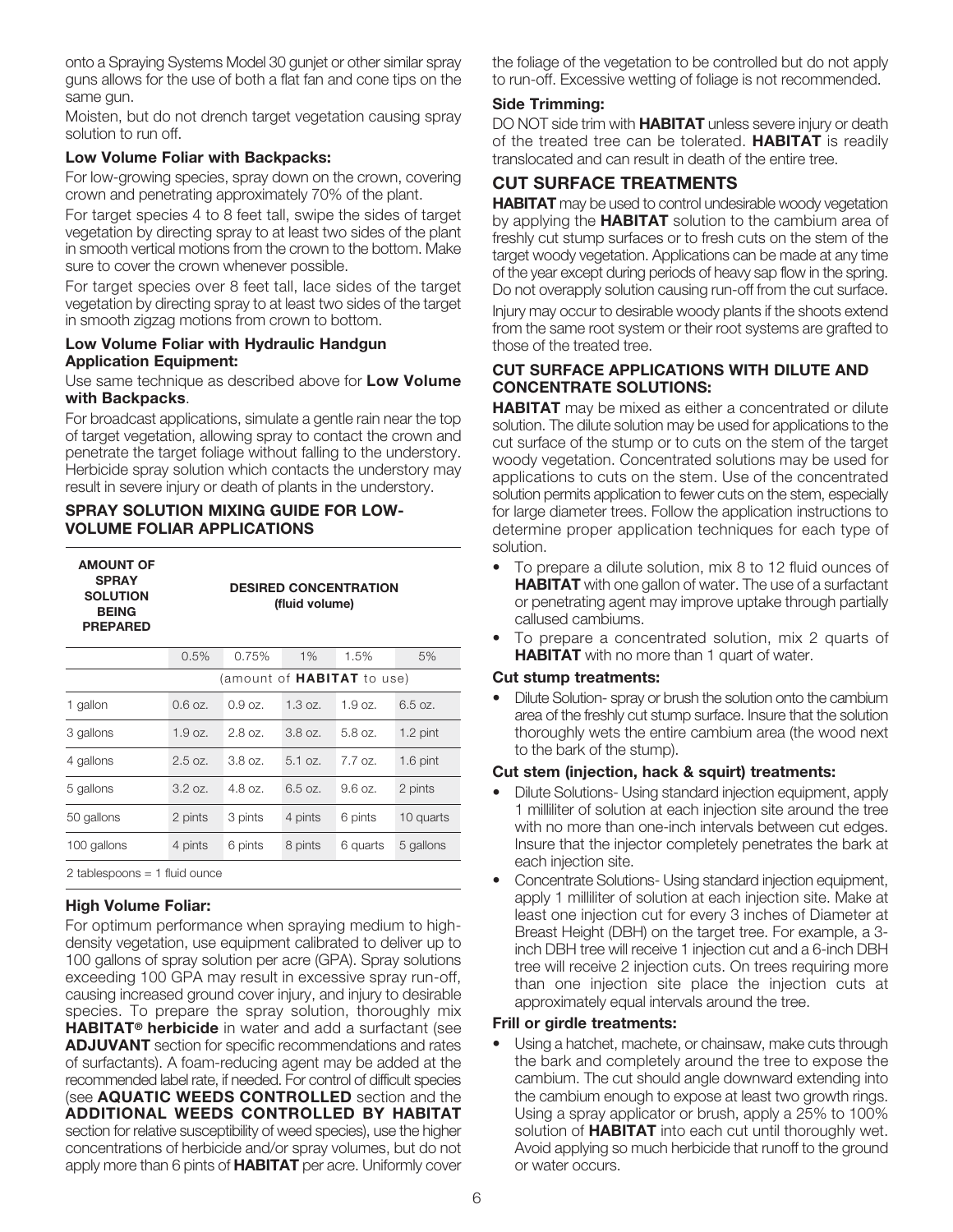## **AQUATIC SPECIES CONTROLLED**

**HABITAT® herbicide** will control the following target species as specified in the BASF RECOMMENDATION section of the table. Rate recommendations are expressed in terms of product volume for broadcast applications and as a % solution for directed applications including spot treatments. **For % solution applications, DO NOT apply more than the equivalent of 3 quarts of HABITAT per acre.**

| <b>COMMON NAME</b>                                  | <b>SCIENTIFIC NAME</b>      | <b>BASF RECOMMENDATION</b>                                                                                                                                                                                                                                    |
|-----------------------------------------------------|-----------------------------|---------------------------------------------------------------------------------------------------------------------------------------------------------------------------------------------------------------------------------------------------------------|
| <b>Floating Species</b>                             |                             |                                                                                                                                                                                                                                                               |
| Duckweed                                            | Lemna minor                 | 2-3 pints/acre (1% solution) applied in 100 GPA water mix. Ensure<br>100% coverage of actively growing, emergent foliage.                                                                                                                                     |
| Duckweed, Giant                                     | Spirodela polyriza          | 2-3 pints/acre (1% solution) applied in 100 GPA water mix. Ensure<br>100% coverage of actively growing, emergent foliage.                                                                                                                                     |
| Frogbit                                             | Limnobium spongia           | 1-2 pints/acre (0.5% solution) applied in 100 GPA water mix.<br>Ensure 100% coverage of actively growing, emergent foliage.                                                                                                                                   |
| Spatterdock                                         | Nuphar luteum               | Apply a tank-mix of 2-4 pints/acre $HABITAT + 4$ to 6 pints/acre<br>glyphosate (0.5% <b>HABITAT</b> + 1.5% glyphosate) in 100 GPA water<br>for best control. Ensure 100% coverage of actively growing, emer-<br>gent foliage.                                 |
| Water Hyacinth                                      | Eichhornia crassipes        | 1-2 pints/acre (0.5% solution) applied in 100 GPA water to actively<br>growing foliage.                                                                                                                                                                       |
| Water Lettuce                                       | Pistia stratiotes           | 1-2 pints/acre (0.5% solution) applied in 100 GPA water mix.<br>Ensure 100% coverage of actively growing, emergent foliage.                                                                                                                                   |
| <b>Emerged Species</b>                              |                             |                                                                                                                                                                                                                                                               |
| Alligatorweed                                       | Alternanthera philoxeroides | 1 to 4 pints/acre (0.5% solution) applied in 100 GPA water mix.<br>Ensure 100% coverage of actively growing emergent foliage.<br>Tank-mix with glyphosate is NOT recommended, and may reduce<br>alligatorweed control, requiring higher <b>HABITAT</b> rates. |
| Arrowhead, Duck-potato                              | Sagittaria spp.             | 1-2 pints/acre (0.5% solution) applied in 100 GPA water mix.<br>Ensure 100% coverage of actively growing, emergent foliage.                                                                                                                                   |
| Bacopa, lemon                                       | Bacopa spp.                 | 1-2 pints/acre (0.5% solution) applied in 100 GPA water mix.<br>Ensure 100% coverage of actively growing, emergent foliage.                                                                                                                                   |
| Parrot feather                                      | Myriophyllum aquaticum      | Must be foliage above water for sufficient <b>HABITAT</b> uptake. Apply<br>2 - 4 pints to actively growing emergent foliage.                                                                                                                                  |
| Pennywort                                           | Hydrocotyle spp.            | 1-2 pints/acre (0.5% solution) applied in 100 GPA water mix.<br>Ensure 100% coverage of actively growing, emergent foliage.                                                                                                                                   |
| Pickerelweed                                        | Pontederia cordata          | 2-3 pints/acre (1% solution) applied in 100 GPA water mix. Ensure<br>100% coverage of actively growing, emergent foliage.                                                                                                                                     |
| Taro, wild; Dasheen;<br>Elephant's Ear;<br>Coco Yam | Colocasia esculentum        | 4-6 pints/acre (1.5% solution) applied in 100 GPA with a high<br>quality 'sticker' adjuvant. Ensure good coverage of actively grow-<br>ing, emergent foliage.                                                                                                 |
| Water lily                                          | Nymphaea odorata            | 2-3 pints/acre (1% solution) applied in 100 GPA water mix. Ensure<br>100% coverage of actively growing, emergent foliage.                                                                                                                                     |
| Water primrose                                      | Ludwigia uruguayensis       | 4-6 pints/acre (1.5% solution), ensure 100% coverage of actively<br>growing, emergent foliage. Tank-mix with glyphosate is NOT rec-<br>ommended and may reduce water primrose control.                                                                        |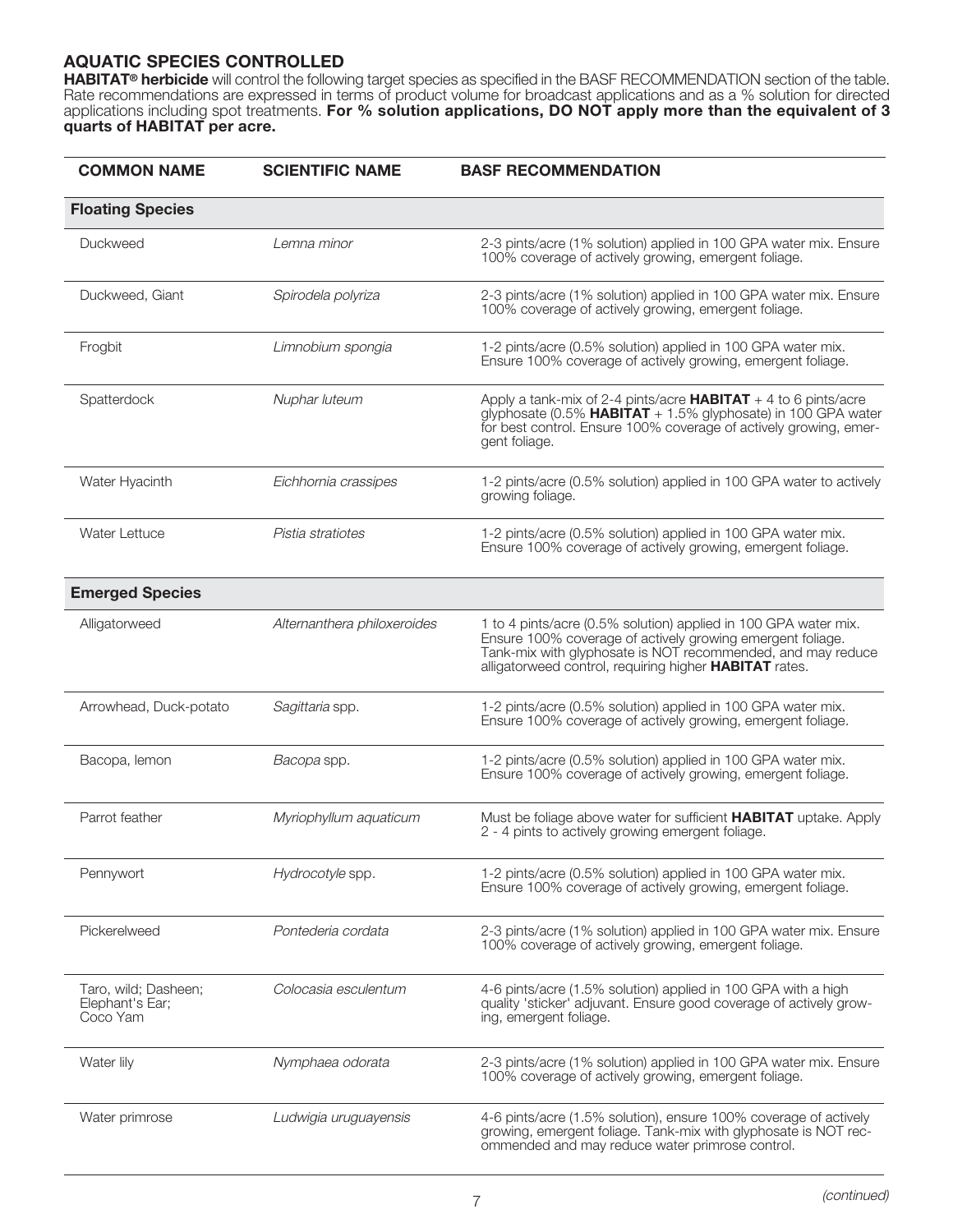# **AQUATIC SPECIES CONTROLLED (continued)**

## **COMMON NAME SCIENTIFIC NAME BASF RECOMMENDATION**

| <b>Terrestrial/Marginal</b>                   |                          |                                                                                                                                                                                                                                                                                                                                                                                                                                                                                                                                        |
|-----------------------------------------------|--------------------------|----------------------------------------------------------------------------------------------------------------------------------------------------------------------------------------------------------------------------------------------------------------------------------------------------------------------------------------------------------------------------------------------------------------------------------------------------------------------------------------------------------------------------------------|
| Soda Apple, aquatic;<br>Nightshade            | Solanum tampicense       | 2 pts./acre applied to foliage                                                                                                                                                                                                                                                                                                                                                                                                                                                                                                         |
| Bamboo, Japanese                              | Phyllostachys spp.       | 3 to 4 pints/acre applied to the foliage when plant is actively grow-<br>ing. Before setting seed head. More foliage will result in greater<br>herbicide uptake, resulting in greater root kill.                                                                                                                                                                                                                                                                                                                                       |
| Brazilian Pepper;<br>Christmasberry           | Schinus terebinthifolius | 2 - 4 pints/acre applied to foliage                                                                                                                                                                                                                                                                                                                                                                                                                                                                                                    |
| Cattail                                       | Typha spp.               | 2-4 pints (1% solution) applied to actively growing, green foliage<br>after full leaf elongation. Lower rates will control cattail in the north;<br>higher rates are needed in the south.                                                                                                                                                                                                                                                                                                                                              |
| <b>Chinese Tallow Tree</b>                    | Sapium sebiferum         | 16 to 24 oz applied to foliage                                                                                                                                                                                                                                                                                                                                                                                                                                                                                                         |
| Cogon Grass                                   | Imperata cylindrica      | Burn foliage, till area, that fall spray 2 qt./acre HABITAT + MSO<br>applied to new growth.                                                                                                                                                                                                                                                                                                                                                                                                                                            |
| Cordgrass, prairie                            | Spartina spp.            | 4-6 pints applied to actively growing foliage                                                                                                                                                                                                                                                                                                                                                                                                                                                                                          |
| Cutgrass                                      | Zizaniopsis miliacea     | 4-6 pints applied to actively growing foliage                                                                                                                                                                                                                                                                                                                                                                                                                                                                                          |
| Elephant Grass;<br>Napier Grass-              | Pennisetum purpureum     | 3 pts./acre applied to actively growing foliage                                                                                                                                                                                                                                                                                                                                                                                                                                                                                        |
| Flowering rush                                | Butumu typla             | 2-3 pints applied to actively growing foliage                                                                                                                                                                                                                                                                                                                                                                                                                                                                                          |
| Giant Reed, Wild Cane                         | Arundo donax             | 4 to 6 pints/acre applied in spring to actively growing foliage                                                                                                                                                                                                                                                                                                                                                                                                                                                                        |
| Golden Bamboo                                 | Phyllostachys aurea      | 3 to 4 pints/acre applied to the foliage when plant is actively grow-<br>ing. Before setting seed head. More foliage will result in greater<br>herbicide uptake, resulting in greater root kill.                                                                                                                                                                                                                                                                                                                                       |
| Junglerice                                    | Echinochloa colonum      | 3-4 pints applied to actively growing foliage                                                                                                                                                                                                                                                                                                                                                                                                                                                                                          |
| Knapweeds                                     | Centaurea species        | Russian Knapweed - 2 to 3 pints + 1 qt./acre MSO fall applied<br>after senescence begins                                                                                                                                                                                                                                                                                                                                                                                                                                               |
| Knotweed, Japanese<br>(see Fallopia japonica) | Polygonum cuspidatum     | 3 to 4 pts./acre applied postemergence to actively growing foliage                                                                                                                                                                                                                                                                                                                                                                                                                                                                     |
| Melaleuca; Paperbark Tree                     | Melaleuca quinquenervia  | For established stands, apply 6 pints/acre HABITAT® herbicide<br>+ 6 pints/acre glyphosate + spray adjuvant. For best results use 4<br>qt./A methylated seed oil as an adjuvant. For ground foliar applica-<br>tion, uniformly apply to ensure 100% coverage. For broadcast<br>foliar control, apply aerially in a minimum of two passes at 10 gal-<br>lons/acre applied cross treatment. For spot treatment use a 25%<br><b>HABITAT</b> + 25% solution of + glyphosate + 1.25% MSO in water<br>applied as a frill or stump treatment. |
| Nutgrass; Kili'p'opu                          | Cyperus rotundus         | 2 pints $HABITAT + 1$ qt./acre MSO applied early postemergence                                                                                                                                                                                                                                                                                                                                                                                                                                                                         |
| Nutsedge                                      | Cyperus spp.             | 2 to 3 pints postemergence to foliage or pre-emergence incorpo-<br>rated, non-incorporated preemergence applications will not con-<br>trol.                                                                                                                                                                                                                                                                                                                                                                                            |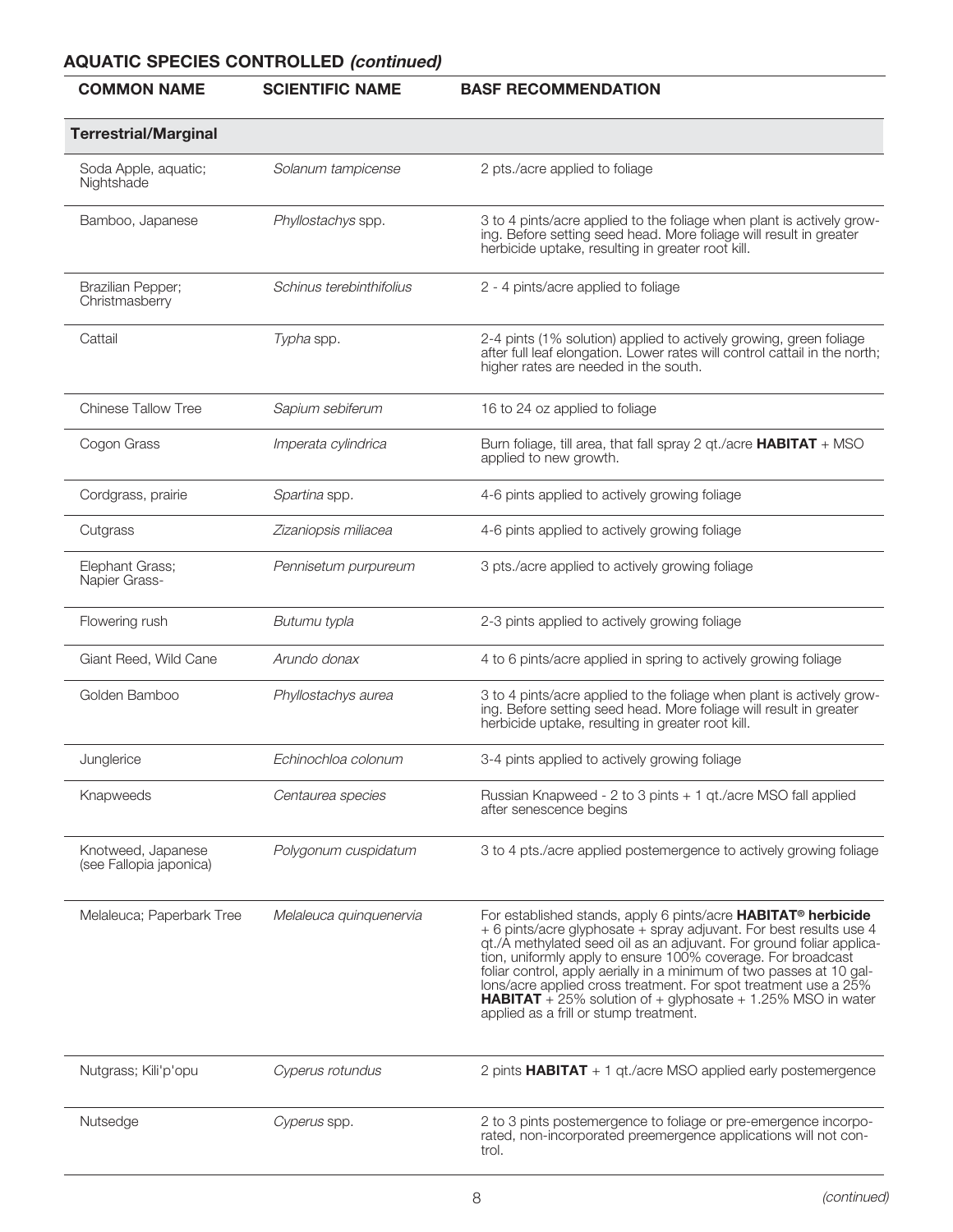#### **AQUATIC SPECIES CONTROLLED (CONT.)**

#### **COMMON NAME SCIENTIFIC NAME BASF RECOMMENDATION**

| <b>Terrestrial/Marginal (Cont.)</b>                |                        |                                                                                                                                                                                                                                                                                                                                                    |
|----------------------------------------------------|------------------------|----------------------------------------------------------------------------------------------------------------------------------------------------------------------------------------------------------------------------------------------------------------------------------------------------------------------------------------------------|
| Phragmites; Common Reed                            | Phragmites australis   | 4 to 6 pints/acre applied to actively growing, green foliage after full<br>leaf elongation, ensure 100% coverage. If stand has a substantial<br>amount of old stem tissue, mow or burn, allow to regrow to<br>approximately 5' tall before treatment. Lower rates will control<br>phragmites in the north; higher rates are needed in the south.   |
| Poison Hemlock                                     | Conium maculatum       | 2 pints $HABITAT + 1$ qt./acre MSO applied preemergence to<br>early postemergence to rosette, prior to flowering                                                                                                                                                                                                                                   |
| Purple Loosestrife                                 | Lythrum salicaria      | 1 pint/acre applied to actively growing foliage                                                                                                                                                                                                                                                                                                    |
| Reed canarygrass                                   | Phalaris arundinacea   | 3 to 4 pints/acre applied to actively growing foliage                                                                                                                                                                                                                                                                                              |
| Rose, swamp                                        | Rosa palustris         | 2 to 3 pts./acre applied to actively growing foliage                                                                                                                                                                                                                                                                                               |
| Russian-Olive                                      | Elaeagnus angustifolia | 2 to 4 pints/acre or a 1% solution, applied to foliage                                                                                                                                                                                                                                                                                             |
| Saltcedar; Tamarisk                                | Tamarix species        | Aerial apply 2 gts. <b>HABITAT</b> + $0.25\%$ v/v NIS applied to actively<br>growing foliage during flowering. For spot spraying use 1% solu-<br>tion of $HABITAT + 0.25\%$ v/v NIS and spray to wet foliage. After<br>application wait at least two years before disturbing treated<br>saltcedar. Earlier disturbance can reduce overall control. |
| Smartweed                                          | Polygonum spp.         | 2 pints/acre applied early postemergence                                                                                                                                                                                                                                                                                                           |
| Sumac                                              | Rhus spp.              | 2 to 3 pts./acre applied to foliage                                                                                                                                                                                                                                                                                                                |
| Swamp Morning Glory;<br>Water Spinach;<br>Kangkong | Ipomoea aquatica       | 1 to 2 pints/acre $HABITAT + 1$ gt./acre MSO applied early poste-<br>mergence                                                                                                                                                                                                                                                                      |
| <b>Torpedo Grass</b>                               | Panicum repens         | 4 pints/acre (1 - 1.5% solution), ensure good coverage to actively<br>growing foliage.                                                                                                                                                                                                                                                             |
| White Top; Hoary Cress                             | Cardaria draba         | 1 to 2 pints/acre applied in spring, to foliage, during flowering.                                                                                                                                                                                                                                                                                 |
| Willow                                             | Salix spp.             | 2 to 3 pts./acre <b>HABITAT</b> applied to actively growing foliage,<br>ensure good coverage.                                                                                                                                                                                                                                                      |

## **ADDITIONAL WEEDS CONTROLLED BY HABITAT HERBICIDE**

In terrestrial sites, **HABITAT® herbicide** will provide preemergence or postemergence control with residual control of the following target vegetation species at the rates listed. Residual control refers to control of newly germinating seedlings in both annuals and perennials. In general, annual weeds may be controlled by preemergence or postemergence applications of **HABITAT**. **For established biennials and perennials postemergence applications of HABITAT are recommended.**

The rates shown below pertain to broadcast applications and indicate the relative sensitivity of these weeds. The relative sensitivity should be referenced when preparing low volume spray solutions (see "Low Volume" section of "Ground Applications"); low volume applications may provide control of the target species with less **HABITAT** per acre than is shown for the broadcast treatments. **HABITAT** should be used only

in accordance with the recommendations on this label and the leaflet label.

The relative sensitivity of the species listed below can also be used to determine the relative risk of causing non-target plant injury if any of the below listed species are considered to be desirable within the area to be treated.

**Resistant Biotypes:** Naturally occurring biotypes (a plant within a given species that has a slightly different, but distinct genetic makeup from other plants of the same species) of some weeds listed on this label may not be effectively controlled. If naturally occurring resistant biotypes are present in an area, **HABITAT** should be tank-mixed or applied sequentially with an appropriate registered herbicide having a different mode of action to ensure control.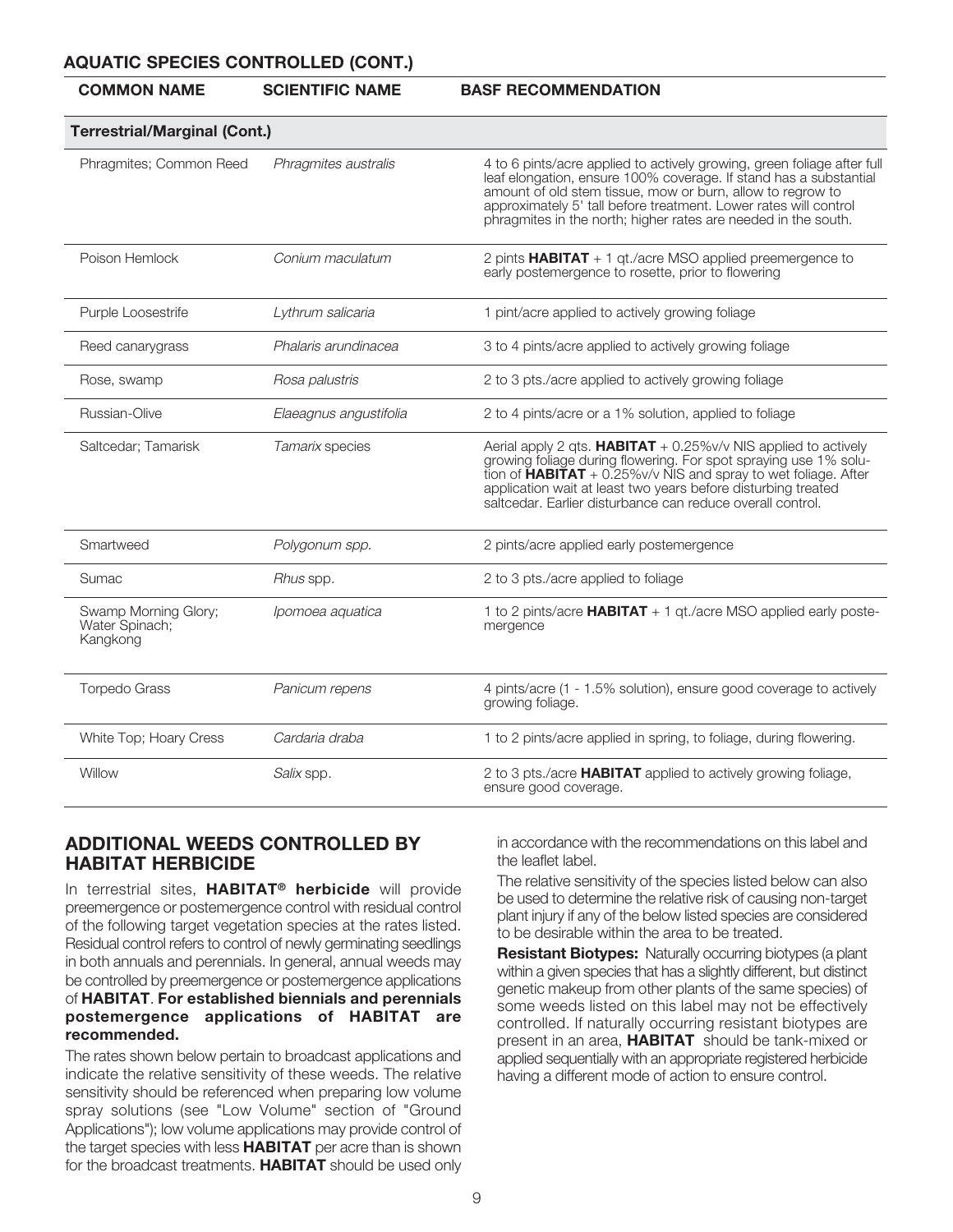#### **GRASSES**

| <b>COMMON NAME</b> | <b>SPECIES</b>                                        | <b>GROWTH</b><br>$H$ ABIT $^2$ |
|--------------------|-------------------------------------------------------|--------------------------------|
|                    | Apply 2-3 pints per acre <sup>1</sup>                 |                                |
| Annual bluegrass   | (Poa annua)                                           | Α                              |
|                    | Broadleaf signalgrass <i>(Brachiaria platyphylla)</i> | Α                              |
| Canada bluegrass   | (Poa compressa)                                       | P                              |
| Downy brome        | (Bromus tectorum)                                     | Α                              |
| Fescue             | (Festuca spp.)                                        | A/P                            |
| Foxtail            | <i>(Setaria</i> spp. <i>)</i>                         | Α                              |
| Italian ryegrass   | (Lolium multiflorum)                                  | Α                              |
| Johnsongrass       | (Sorghum halepense)                                   | P                              |
| Kentucky bluegrass | (Poa pratensis)                                       | P                              |
| Lovegrass          | <i>(Eragrostis</i> spp. <i>)</i>                      | A/P                            |
| Napier grass       | (Pennisetum                                           | P                              |
|                    | purpureum)                                            |                                |
| Orchardgrass       | (Dactylis glomerata)                                  | P                              |
| Paragrass          | (Brachiaria mutica)                                   | P                              |
| Quackgrass         | (Agropyron repens)                                    | P                              |
| Sandbur            | <i>(Cenchrus spp.)</i>                                | Α                              |
| Sand dropseed      | <i>(Sporobulus</i><br>cryptandrus)                    | P                              |
| Smooth brome       | (Bromus inermis)                                      | P                              |
| Vaseygrass         | (Paspalum urvillei)                                   | P                              |
| Wild oats          | (Avena fatua)                                         | Α                              |
| Witchgrass         | (Panicum capillare)                                   | Α                              |
|                    | Apply 3-4 pints per acre <sup>1</sup>                 |                                |
| Barnyardgrass      | (Echinochloa crus-gali)                               | Α                              |
| Beardgrass         | (Andropogon spp.)                                     | P                              |
| Bluegrass, Annual  | (Poa annua)                                           | Α                              |
| Bulrush            | (Scirpus validus)                                     | P                              |
| Cheat              | (Bromus secalinus)                                    | Α                              |
| Crabgrass          | <i>(Digitaria</i> spp. <i>)</i>                       | Α                              |
| Crowfootgrass      | (Dactyloctenium<br>aegyptium)                         | A                              |

Fall panicum (Panicum A

Goosegrass (Eleusine indica) A Itchgrass (Rottboellia exaltata) A Lovegrass (Eragrostis spp.) A Maidencane (Panicum hemitomon) A Panicum, Browntop (Panicum fasciculatum) A Panicum, Texas (Panicum texanum) A Prairie threeawn (Aristida oligantha) P Sandbur, Field (Cenchrus incertus) A Signalgrass (Brachiaria platyphylla) A Wild barley (Hordeum spp.) A Wooly Cupgrass (Eriochloa villosa) A

dichotomiflorum)

#### **GRASSES (CONT)**

|                    |                | <b>GROWTH</b>      |
|--------------------|----------------|--------------------|
| <b>COMMON NAME</b> | <b>SPECIES</b> | HABIT <sup>2</sup> |
|                    |                |                    |

#### Apply 4-6 pints per acre<sup>1</sup>

| Bahiagrass                | (Paspalum notatum)                 | Р |
|---------------------------|------------------------------------|---|
| Bermudagrass <sup>3</sup> | (Cynodon dactylon)                 | Р |
| Big bluestem              | (Andropogon gerardii)              | Р |
| Dallisgrass               | (Paspalum dilatatum)               | Ρ |
| Feathertop                | (Pennisetum villosum)              | Ρ |
| Guineagrass               | (Panicum maximum)                  | Р |
| Saltgrass <sup>3</sup>    | (Distichlis stricta)               | Р |
| Sand dropseed             | <i>(Sporobolus</i><br>cryptandrus) | Ρ |
| Sprangletop               | (Leptochloa spp.)                  | Α |
| Timothy                   | (Phleum pratense)                  | Р |
| Wirestem muhly            | (Muhlenbergia frondosa)            | Р |

## **BROADLEAF WEEDS**

**COMMON NAME SPECIES**

**GROWTH HABIT2**

|                      | Apply 2-3 pints per acre <sup>1</sup> |     |
|----------------------|---------------------------------------|-----|
| Burdock              | (Arctium spp.)                        | B   |
| Carpetweed           | (Mollugo verticillata)                | Α   |
| Carolina geranium    | (Geranium<br>carolinianum)            | А   |
| Clover               | <i>(Trifolium spp.)</i>               | A/P |
| Common chickweed     | (Stellaria media)                     | Α   |
| Common ragweed       | (Ambrosia artemisiifolia)             | Α   |
| Dandelion            | (Taraxacum officinale)                | P   |
| Dog fennel           | (Eupatorium<br>capillifolium)         | A   |
| Filaree              | (Erodium spp.)                        | Α   |
| Fleabane             | (Erigeron spp.)                       | A   |
| Hoary vervain        | (Verbena stricta)                     | P   |
| Indian mustard       | (Brassica juncea)                     | Α   |
| Kochia               | (Kochia scoparia)                     | Α   |
| Lambsquarters        | (Chenopodium album)                   | Α   |
| Lespedeza            | ( <i>Lespedeza</i> spp. <i>)</i>      | P   |
| Miners lettuce       | (Montia perfoliata)                   |     |
| Mullein              | <i>(Verbascum</i> spp. <i>)</i>       | B   |
| Nettleleaf goosefoot | (Chenopodium murale)                  | Α   |
| Oxeye daisy          | (Chrysanthemum<br>leucanthemum)       | P   |
| Pepperweed           | (Lepidium spp.)                       | Α   |
| Pigweed              | (Amaranthus spp.)                     | A   |
| Puncturevine         | (Tribulus terrestris)                 | A   |
| Russian thistle      | (Salsola kali)                        | А   |
| Smartweed            | (Polygonum spp.)                      | A/P |
| Sorrell              | <i>(Rumex</i> spp. <i>)</i>           | P   |
| Sunflower            | (Helianthus spp.)                     | Α   |
| Sweet clover         | (Melilotus spp.)                      | A/B |
| Tansymustard         | (Descurainia pinnata)                 | Α   |
| Western ragweed      | (Ambrosia psilostachya)               | P   |
| Wild carrot          | (Daucus carota)                       | B   |
| Wild lettuce         | (Lactuca spp.)                        | A/B |
| Wild parsnip         | (Pastinaca sativa)                    | B   |
| Wild turnip          | (Brassica campestris)                 | B   |
| Woollyleaf bursage   | (Franseria tomentosa)                 | P   |
|                      |                                       |     |

10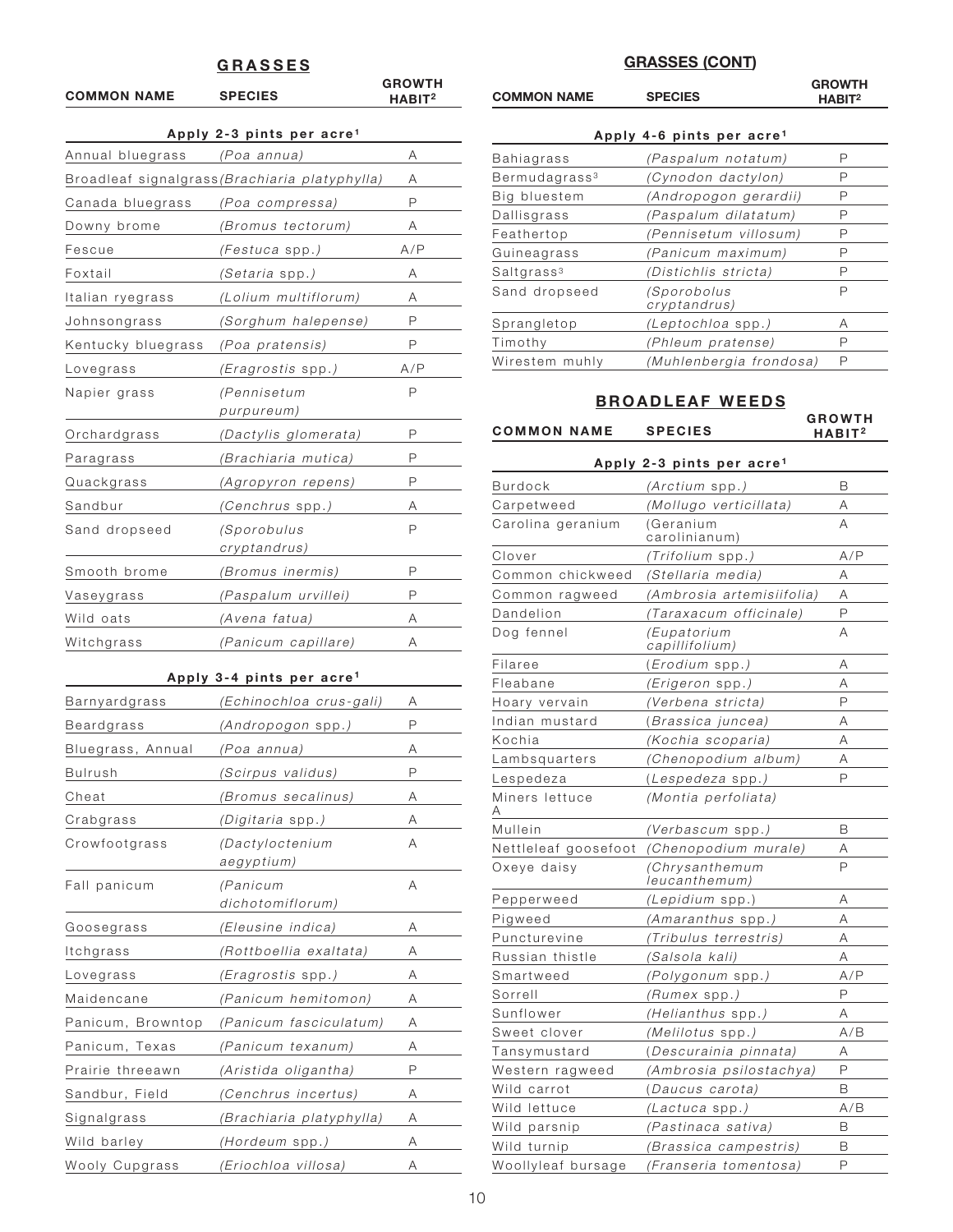#### **BROADLEAF WEEDS (CONT)**

| <b>COMMON NAME</b>                                    | <b>SPECIES</b>                               | <b>GROWTH</b><br>$H$ ABIT <sup>2</sup> |
|-------------------------------------------------------|----------------------------------------------|----------------------------------------|
| Yellow woodsorrel                                     | (Oxalis stricta)                             | Р                                      |
|                                                       | Apply 3-4 pints per acre <sup>1</sup>        |                                        |
| Broom snakeweed <sup>4</sup>                          | (Gutierrezia sarothrae)                      | P                                      |
| <b>Bull thistle</b>                                   | (Cirsium vulgare)                            | B                                      |
| <b>Burclover</b>                                      | (Medicago spp.)                              | Α                                      |
|                                                       | Chickweed, Mouseear(Cerastium vulgatum)      | Α                                      |
| Clover, Hop                                           | (Trifolium procumbens)                       | Α                                      |
| Cocklebur                                             | (Xanthium strumarium)                        | Α                                      |
| Cudweed                                               | (Gnaphalium spp.)                            | Α                                      |
| Desert Camelthorn                                     | (Alhagi pseudalhagi)                         | P                                      |
| Dock                                                  | <i>(Rumex</i> spp. <i>)</i>                  | P                                      |
| Fiddleneck                                            | (Amsinckia intermedia)                       | Α                                      |
| Goldenrod                                             | (Solidago spp.)                              | P                                      |
| Henbit                                                | (Lamium aplexicaule)                         | Α                                      |
| Knotweed, prostrate                                   | (Polygonum aviculare)                        | A/P                                    |
| Pokeweed                                              | (Phytolacca americana)                       | P                                      |
| Purslane                                              | <i>(Portulaca</i> spp. <i>)</i>              | Α                                      |
| Pusley, Florida                                       | (Richardia scabra)                           | Α                                      |
| Rocket, London                                        | (Sisymbrium irio)                            | Α                                      |
| Rush skeletonweed <sup>4</sup>                        | (Chondrilla juncea)                          | B                                      |
| Saltbush                                              | $(Atriplex$ spp.)                            | Α                                      |
| Shepherd's-purse                                      | (Capsella<br>bursa-pastoris)                 | A                                      |
| Spurge, Annual                                        | <i>(Euphorbia</i> spp.)                      | Α                                      |
| Stinging nettle <sup>4</sup>                          | (Urtica dioica)                              | P                                      |
| Velvetleaf                                            | (Abutilon theophrasti)                       | Α                                      |
| Yellow starthistle                                    | (Centaurea solstitialis)                     | Α                                      |
|                                                       | Apply 4-6 pints per acre <sup>1</sup>        |                                        |
| Arrowwood                                             | (Pluchea sericea)                            | Α                                      |
| Canada thistle                                        | (Cirsium arvense)                            | P                                      |
| Giant ragweed                                         | (Ambrosia trifida)                           | Α                                      |
| Grey rabbitbrush                                      | (Chrysothamnus<br>nauseosus)                 | P                                      |
| Little mallow                                         | (Malva parviflora)                           | B                                      |
| Milkweed                                              | (Asclepias spp.)                             | D                                      |
| Primrose<br>PSilverleaf nightshade<br><i>(Solanum</i> | (Oenothera kunthiana)<br>Ρ<br>eleagnifolium) |                                        |
| Sowthistle                                            | (Sonchus spp.)                               | Α                                      |
| Texas thistle                                         | (Cirsium texanum)                            | P                                      |
|                                                       |                                              |                                        |

## **VINES AND BRAMBLES**

| <b>COMMON NAME</b>                                                     | <b>SPECIES</b>                                                      | <b>GROWTH</b><br>HABIT <sup>2</sup> |  |  |
|------------------------------------------------------------------------|---------------------------------------------------------------------|-------------------------------------|--|--|
| Apply 1 pint per acre<br>(Convolvulus arvensis)<br>Field bindweed<br>Р |                                                                     |                                     |  |  |
| Hedge bindweed                                                         | (Calystegia sequium)                                                | A                                   |  |  |
| Wild buckwheat                                                         | Apply 2-3 pints per acre <sup>1</sup><br>(Polygonum<br>convolvulus) | Р                                   |  |  |
| Greenbriar                                                             | Apply 3-4 pints per acre <sup>1</sup><br>(Smilax spp.)              | Ρ                                   |  |  |
| Honeysuckle                                                            | (Lonicera spp.)                                                     | Ρ                                   |  |  |
| Morningglory                                                           | <i>(Ipomoea spp.)</i>                                               | A/P                                 |  |  |
| Poison ivy                                                             | (Rhus radicans)                                                     | Ρ                                   |  |  |
| Redvine                                                                | (Brunnichia cirrhosa)                                               | Р                                   |  |  |

#### **VINES AND BRAMBLES (CONT)**

| <b>COMMON NAME</b> | <b>SPECIES</b>                        | <b>GROWTH</b><br>$H$ ABIT <sup>2</sup> |  |
|--------------------|---------------------------------------|----------------------------------------|--|
| Wild rose          | (Rosa spp.)                           | Р                                      |  |
|                    | Including:                            |                                        |  |
| multiflora)        | Multiflora rose<br>Ρ                  | (Rosa                                  |  |
| bracteata)         | McCartney rose<br>Р                   | (Rosa                                  |  |
|                    | Apply 4-6 pints per acre <sup>1</sup> |                                        |  |
| Kudzu <sup>3</sup> | (Pueraria lobata)                     | Ρ                                      |  |
| Trumpetcreeper     | (Campsis radicans)                    | Р                                      |  |
| Virginia creeper   | (Parthenocissus<br>quinquefolia)      | Ρ                                      |  |
| Wild grape         | <i>(Vitis</i> spp. <i>)</i>           | Р                                      |  |

| <b>BRUSH SPECIE</b> seudoacacia) |                             |              |
|----------------------------------|-----------------------------|--------------|
| Black gum                        | (Nyssa sylvatica)           | P            |
| Box elder                        | (Acer negundo)              | P            |
| Cherry                           | (Prunus spp.)               | P            |
| Chinaberry                       | (Melia azadarach)           | P            |
| Dogwood                          | (Cornus spp.)               | P            |
| E/m <sup>6</sup>                 | (Ulmus spp.)                | P            |
| Hawthorn                         | <i>(Crataegus spp.)</i>     | P            |
| Hickory                          | (Carya spp.)                | P            |
| Honeylocust <sup>5</sup>         | (Gleditsia triacanthos)     | P            |
| Maple                            | $(Acer$ spp.)               | P            |
| Mulberry                         | <i>(Morus</i> spp. <i>)</i> | P            |
| Oak                              | (Quercus spp.)              | P            |
| Persimmon                        | (Diospyros virginiana)      | P            |
| Pine <sup>5</sup>                | (Pinus spp.)                | $\mathsf{P}$ |
| Poplar                           | (Populus spp.)              | P            |
| Privet                           | (Ligustrum vulgare)         | $\mathsf{P}$ |
| Red Alder                        | (Alnus rubra)               | P            |
| Red Maple                        | (Acer rubrum)               | P            |
| Russian Olive                    | (Eleagnus angustifolia)     | P            |
| Sassafras                        | (Sassafras albidum)         | P            |
| Sourwood                         | (Oxydendrum arboreum)       | P            |
| Sweetgum                         | (Liquidambar styraciflua)   | P            |
| Water willow                     | (Justica americana)         | P            |
| Willow                           | <i>(Salix</i> spp. <i>)</i> | P            |
| Yellow poplar                    | (Liriodendron tulipifera)   | P            |

<sup>1</sup> The higher rates should be used where heavy or well-established infestations occur.

 $2$  Growth Habit - A = Annual, B = Biennial, P = Perennial

<sup>3</sup> Use a minimum of 75 GPA - Control of established stands may require repeat applications.

<sup>4</sup> For best results early postemergence applications are required.

<sup>5</sup> Tank mix with glyphosate or triclopyr.

<sup>6</sup> Tank-mix with with glyphosate.